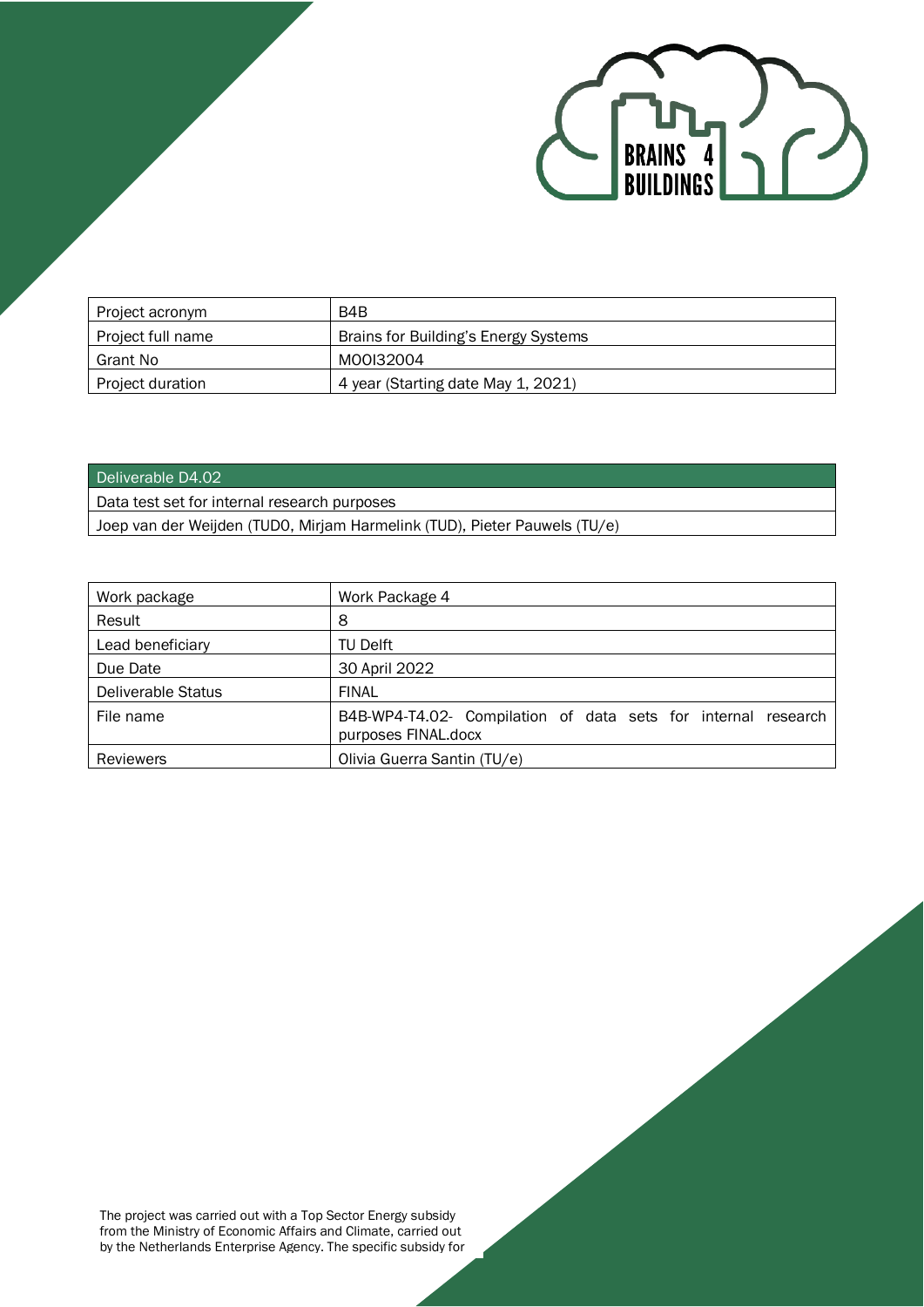

## <span id="page-1-0"></span>SAMENVATTING

Het doel van het Brain4Buildings project is het toevoegen van operationele intelligentie aan gebouwen om de transitie naar energie-efficiëntie en –flexibiliteit te bewerkstelligen. Om algoritmen te ontwikkelen welke operationele intelligentie toevoegen zijn datasets van bestaande gebouwen nodig. Verschillende consortium partners stellen gebouw data beschikbaar, wat optelt tot datasets van 17 verschillende gebouwen. Deze datasets zijn verdeeld in Living Labs, Use-Cases and Validation Cases.

Dit document geeft een overzicht van de beschikbare datasets van Living Labs. Daarnaast worden de keuzes en vereisten voor dataopslag in een consortium van 39 partijen besproken. Verschillende typen data, zoals historische datasets versus live data stromen, vereisen verschillende typen platformen. Ten slotte beschrijft dit document het proces om toegang te krijgen tot de verschillende platformen, inclusief het gebruik van een dat uitwisselingsovereenkomst en datamanagement plan.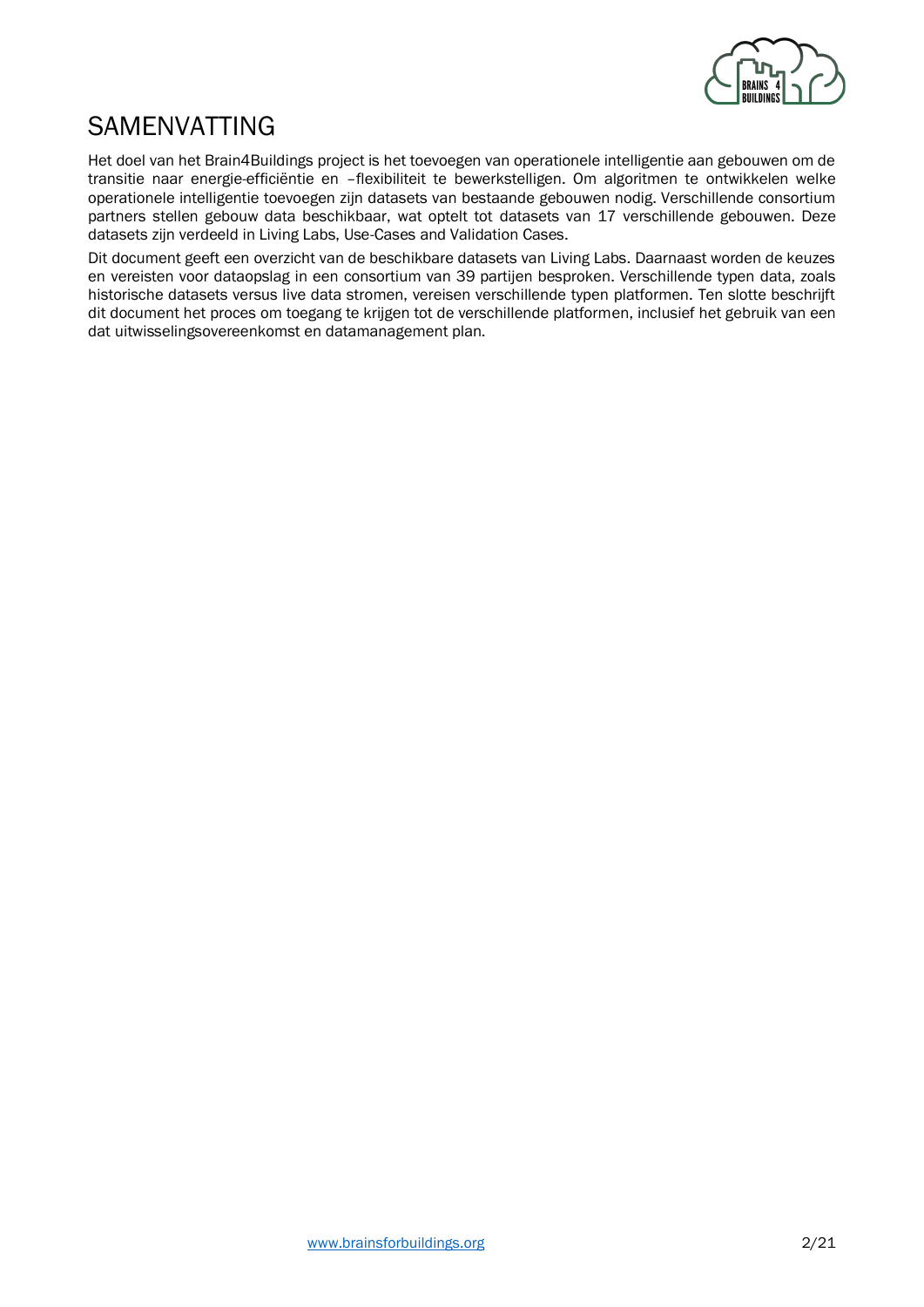

## <span id="page-2-0"></span>SUMMARY

The goal of the Brains4Buildings consortium is to add operational intelligence to buildings to facilitate the transition towards more energy-efficient and flexible buildings. To develop algorithms to achieve operational intelligence, datasets from existing buildings are required. Several consortium partners are sharing building data, which adds up to datasets from 17 different buildings. These datasets are divided into three groups: Living Labs, Use Cases and Validation Cases.

This document gives an overview of the available data from the Living Lab datasets. Furthermore, the choices and requirements regarding data storage in a consortium of 39 parties is discussed. Diverse types of data, like historical datasets versus live data streams, require distinct types of data platforms. Finally, this document describes the process of getting access to the different data platforms, including the use of a data exchange agreement and data management plans.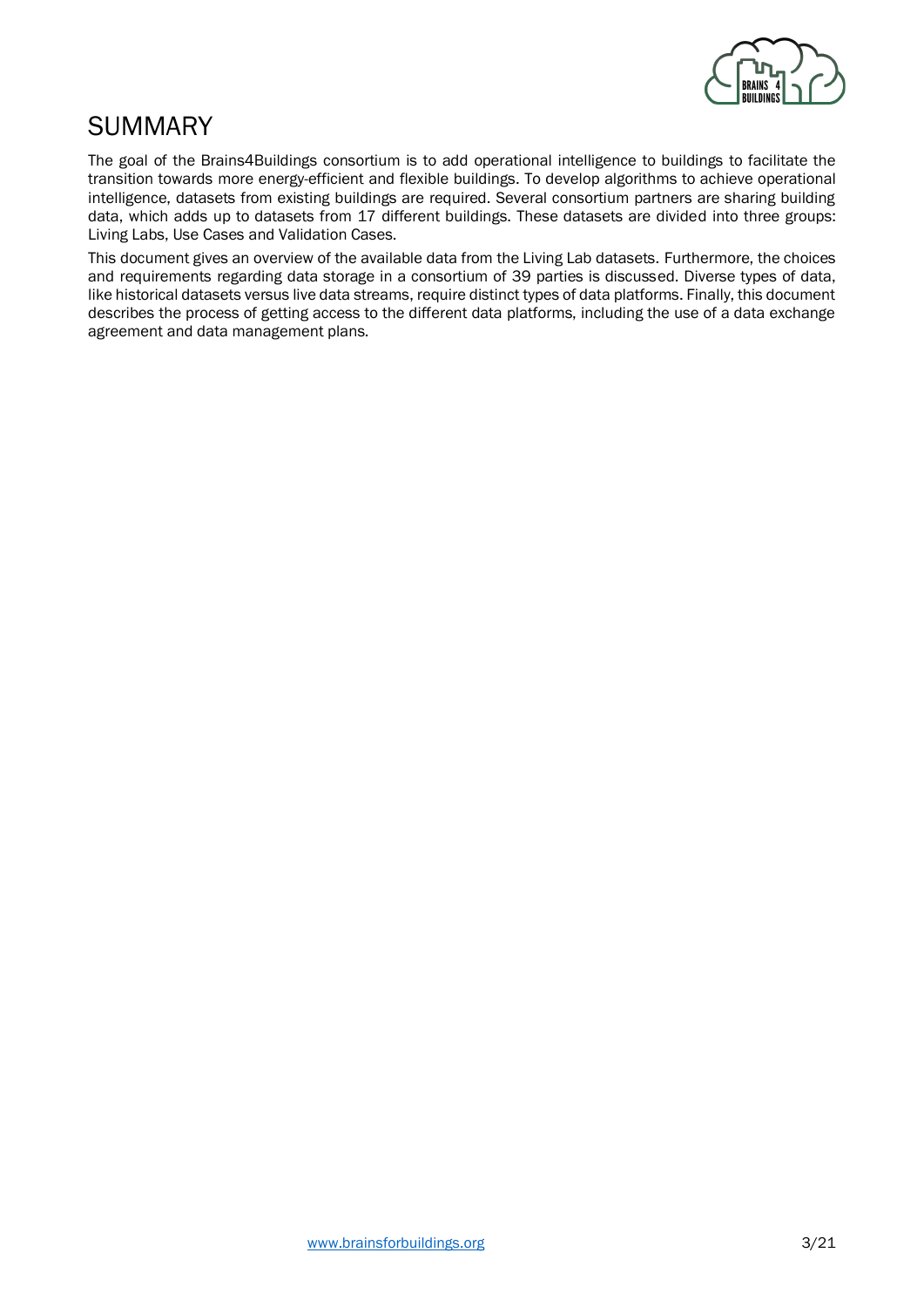

# <span id="page-3-0"></span>**TABLE OF CONTENT**

| $\mathbf{1}$   |     |  |  |  |
|----------------|-----|--|--|--|
| $\overline{2}$ |     |  |  |  |
|                | 2.1 |  |  |  |
|                | 2.3 |  |  |  |
|                | 2.4 |  |  |  |
|                | 2.5 |  |  |  |
| 3              |     |  |  |  |
| 4              |     |  |  |  |
|                | 4.1 |  |  |  |
|                | 4.2 |  |  |  |
|                | 4.3 |  |  |  |
|                |     |  |  |  |
|                |     |  |  |  |
|                |     |  |  |  |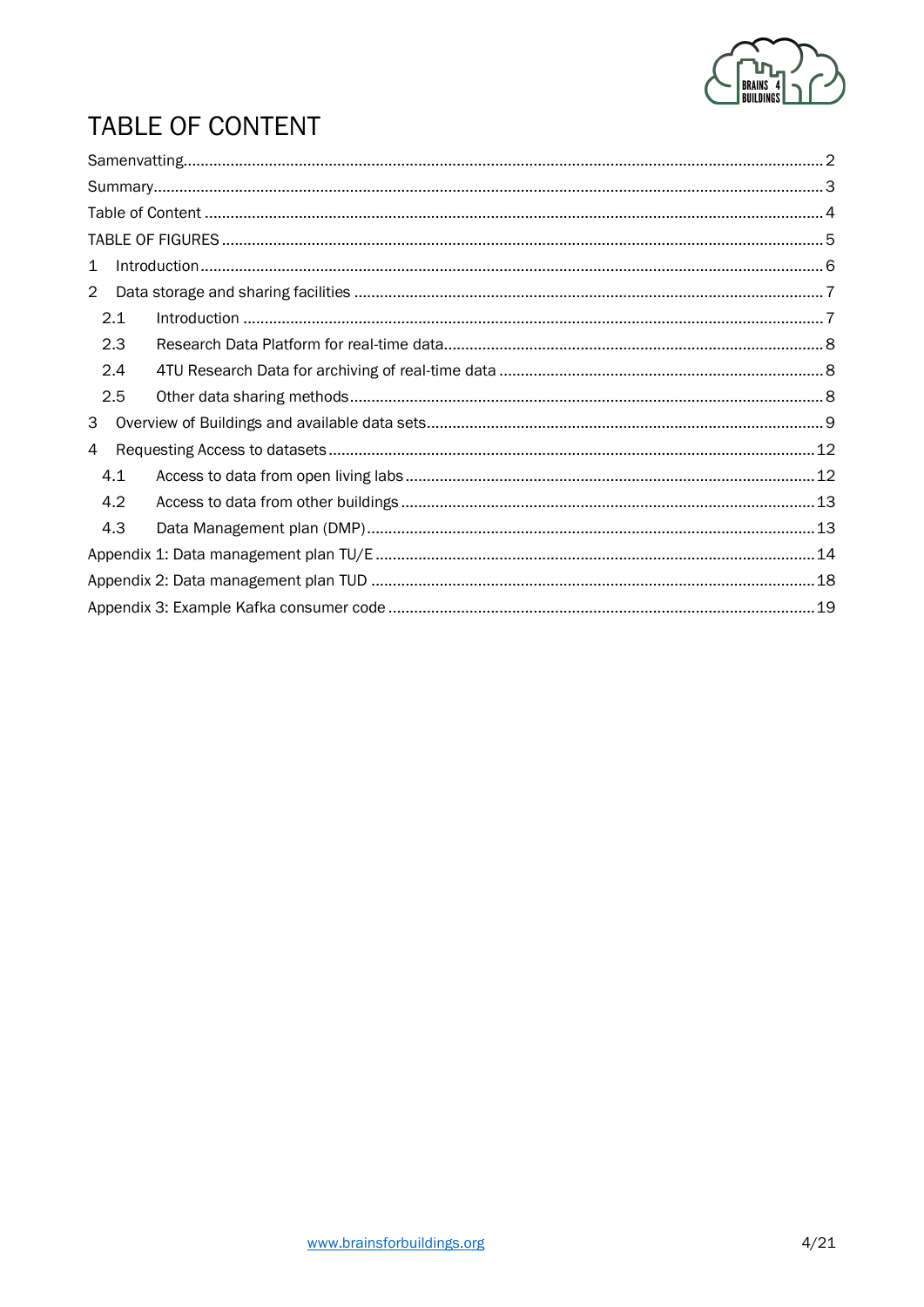

## <span id="page-4-0"></span>TABLE OF FIGURES

[Figure 1 Timeline for data collection and storage](#page-6-2) 7 and 7 [Figure 2 Process for data access](#page-12-2) 13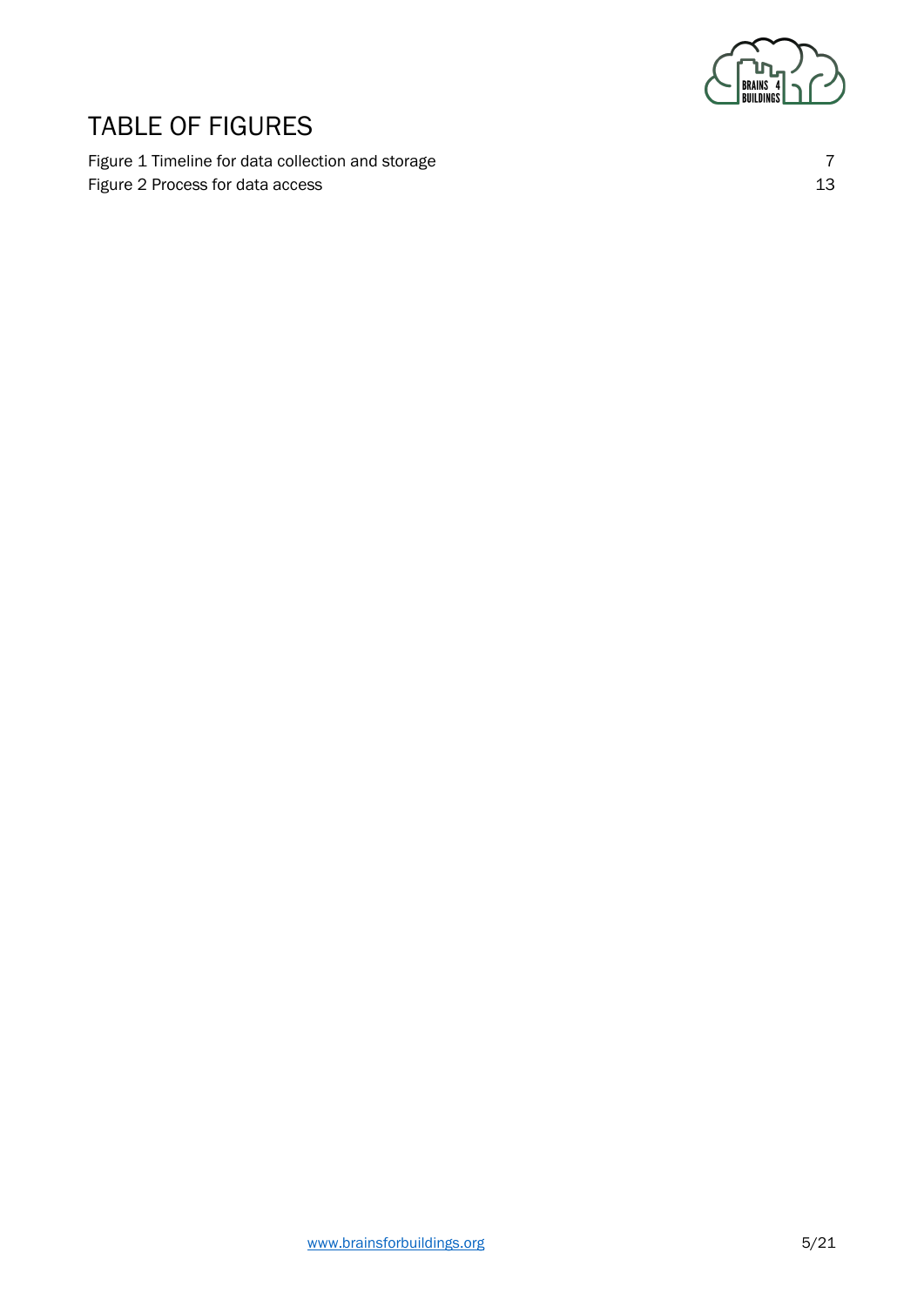

## <span id="page-5-0"></span>1 INTRODUCTION

Brains4Buildings is a consortium of several parties, including companies and knowledge institutes. The goal of this consortium is to add operational intelligence to buildings to facilitate the transition towards more energy-efficient and flexible buildings.

Work package 4 elaborates on data connectivity between data sources in buildings, the security of data, the ethical implementation of data sharing, and standardization. Research within the B4B project focuses on data integration on API-level instead of the data level of individual systems from different manufacturers. To investigate how data can be integrated on the API level we collect and analyze data from several buildings.

The Brains4Buildings consortium is currently (April 2022) investigating the potential use of data from 17 different buildings from several consortium partners. A distinction is made between Living labs, Use cases and Validation cases.

- − Living labs are buildings that offer complete freedom and are already the subject of years of research and much is known.
- Use cases are buildings where parties have already started collecting data, much is known but much less historical data and fewer opportunities for experimentation.
- − Validation cases are buildings for which no data has yet been collected, but which should start with the intention that we can use them to test one or more developed applications.

For some of these 17 buildings, a lot of information can be shared, and access is possible to data from the Building Management System (BMS), Energy Management System (EMS) and/or the smart energy meter. For other buildings, the data cannot be shared due to the lack of digital maturity in buildings, or the security of the intellectual property of the data. Therefore, some data is shared between all consortium partners, while other datasets are kept in relative isolation and only shared with specific researchers.

Secure data storage and sharing within organizations are often well taken care of by the ICT department of the individual organization, but securely sharing larger data sets between organizations is an issue. Emailing Excel files or sharing through services like Dropbox or WeTransfer is not secure or scalable. This document proposes solutions for data storage and sharing within the Brains4Buildings consortium. It is discussed which type of data is available to the consortium, where several types of data are stored and how to get access to several types of information and datasets.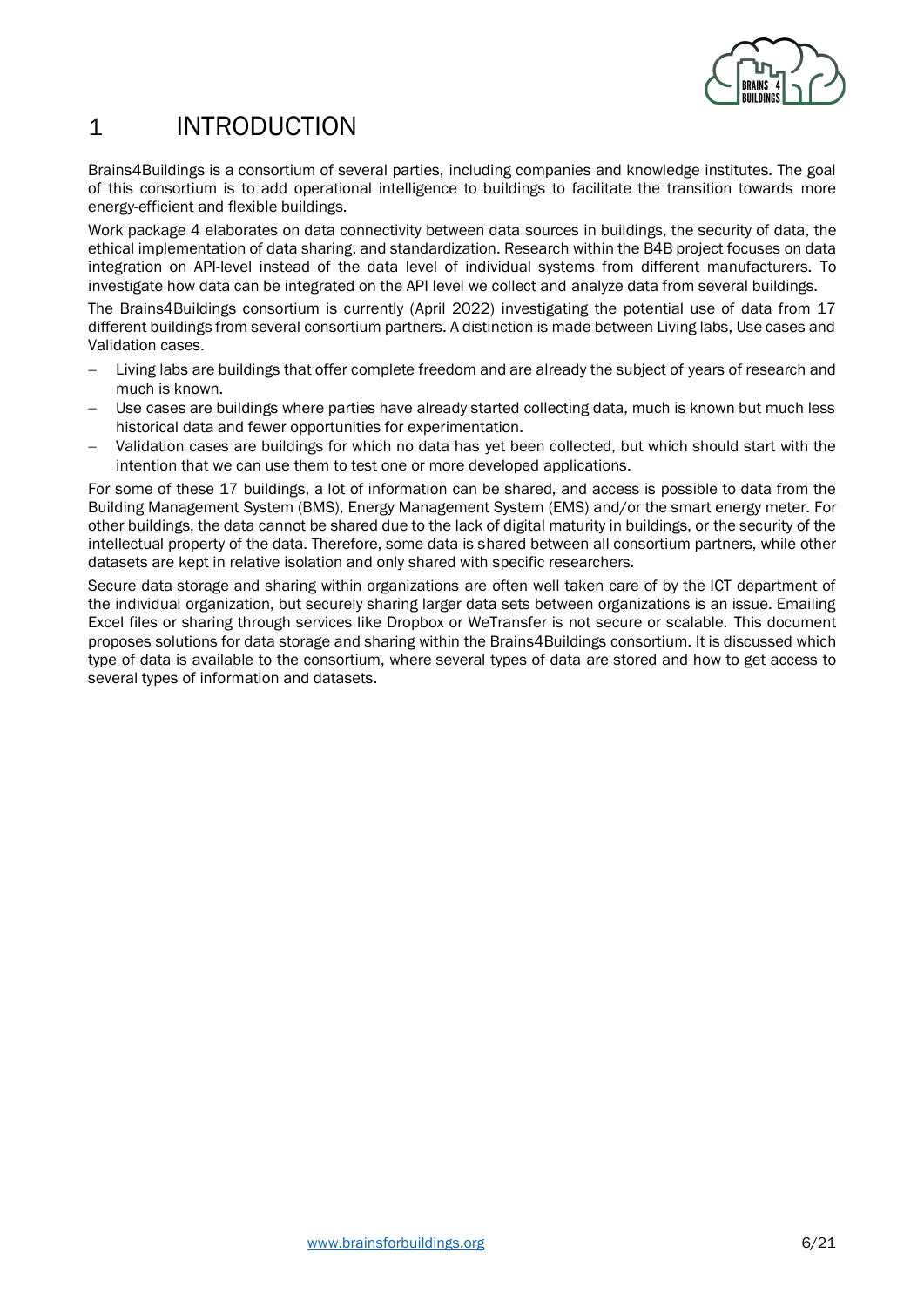<span id="page-6-2"></span>

## <span id="page-6-0"></span>2 DATA STORAGE AND SHARING FACILITIES

#### <span id="page-6-1"></span>2.1 Introduction

Several factors determine which data storage and sharing service are ideal for the desired purpose. The most deciding factors are 1) the volume of data, 2) whether the data is to be shared between organizations, 3) if the data need to be made available to the entire consortium or not, and 4) if it is real-time data or historical data that need to be shared. Building data shared between the B4B consortium partners has a certain level of sensitivity. Not because privacy-sensitive data is collected and shared, since this type of information and data is easily avoided in utility buildings, but due to intellectual property rights of the building data. The used storage and sharing platform therefore should allow restrictive access as safe data sharing between organizations needs to be a possibility.

As mentioned in chapter 1, some consortium partners are sharing data and building information with specific researchers using their own procedures. This is mainly the case for the buildings used as use-cases or validation cases. For the living labs, the data is shared within the consortium.

[Figure 1](#page-6-2) shows the timeline and which type of storage platforms will be used for which type of data in these living labs. These different platforms are discussed below.

| 1st                           | 2 <sub>nd</sub>   | $\mathsf{Z}^{\mathsf{rd}}$ | 4th           | 5 <sup>th</sup>   |
|-------------------------------|-------------------|----------------------------|---------------|-------------------|
| Inventory                     | Raw data dump     |                            | Live data     | <b>Archive</b>    |
| Available                     | <b>Historical</b> | Data                       | Real-time     | <b>Historical</b> |
| information                   | Non-privacy       | Management                 | Non-privacy   | Non-privacy       |
| Contacts                      | sensitive         | Plan                       | sensitive     | sensitive         |
| <b>Detailed</b>               | <b>SURFdrive</b>  |                            | Data platform | 4TU               |
| description of<br>Living labs |                   |                            |               |                   |

#### Detailed information of buildings (e.g. BIM-model and building characteristics)

#### Solve privacy issues, store and provide access to privacy sensitive data streams

Figure 1 Steps for data collection and storage within the B4B project

### 2.2 SURFdrive for historical datasets and building information

Since there is a need to start sharing historical datasets within the consortium as soon as possible, we chose to start with a data dump on a cloud-based drive. Most people are familiar with Dropbox and Google Drive, but these services are not supported by all organizations. Microsoft provides shared services through Sharepoint, but the drive has a limit of 1GB of storage. For the B4B project we decided to use SURFdrive. It has similar functionalities as the beforementioned platforms. There is, however, an important added benefit of SURF it being a non-commercial company with a focus on education and research. SURFdrive complies with all Dutch and European privacy legislation. The data are stored safely in the Netherlands and are never made available to third parties. The location of the data is always known.

SURFdrive will be used for two distinct types of data:

- − A data dump with historical BMS data, sensor data, energy consumption, etc, and
- − Background information about the buildings like building characteristics and principal schemes.

Access to the files on SURFdrive can be customized per user. There is the possibility to give the following rights:

- − Viewing rights
- Viewing and uploading rights
- − Viewing and editing rights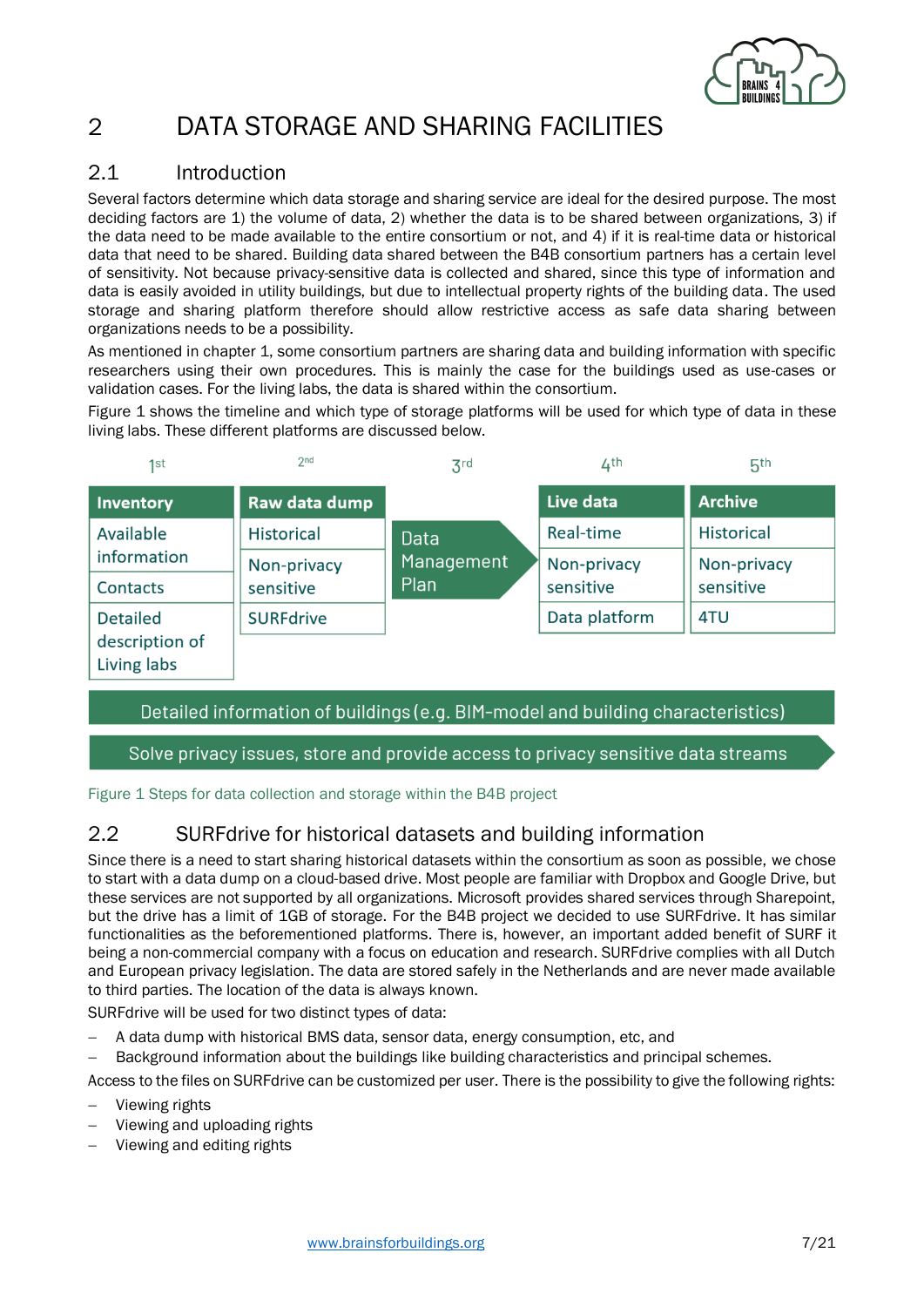

### <span id="page-7-0"></span>2.3 Research Data Platform for real-time data

Real-time data requires a different type of platform. This type of data is usually provided by a Building Management System (BMS), Energy Management System (EMS) and/or a smart energy meter. These types of systems are closed environments and only allow data to be extracted when the user has the right credentials. Data extraction is performed by making use of an Application Programming Interface (API). Buildings do not all use the same BMS or EMS system and therefore the APIs are all a bit differently structured. If researchers like to access the data from different buildings, they would all need to get different access credentials to each of the BMS or EMS systems and learn how each of the APIs is structured. This requires a relatively high level of programming skills and takes a lot of time.

In the past years, The Green Village and SURF have developed a service focused on live data streams. This service is called the Research Data Platform. Information about this platform can be found on th[e GitLab page.](https://gitlab.com/the-green-village/tgv-documentation) By using this platform to connect to the APIs of the BMS systems of the buildings in Brains4Buildings, the realtime data streams from different buildings become accessible in a single location. In this way, the different researchers in Brains4Buildings do not need to learn all these different APIs to access data streams for different buildings. Instead, the connection to these BMS APIs is made one time by a programmer, after which the data is easily accessible through the Research Data Platform. To reduce the risks involved with storing sensitive data, the real-time data is only stored on the Research Data Platform for 7 days.

The data on the Research Data Platform is obtained by writing a Kafka Consumer. An example of a script for a Consumer is presented in Appendix 3, which can be used as a template. When access is requested, according to the workflow presented in Chapter 4, a, API key and API secret are supplied. With these credentials, it becomes possible to get access to the database with live data.

### <span id="page-7-1"></span>2.4 4TU Research Data for archiving real-time data

4TU Research Data, established in 2008, is an international data repository for science, engineering, and design. It provides long-term access and preservation of research datasets and other services like curation and sharing. Furthermore, 4TU Research Data offers training and resources to researchers to support them in making research data findable, accessible, interoperable, and reproducible (FAIR).

Since the real-time data streams are only allowed to be stored on the Research Data Platform for 7 days, there needs to be some form of archiving of this data. To archive the real-time data streams from the Research Data Platform and build a historical dataset from these streams, it is planned to make a connection between the Research Data Platform and 4TU Research Data. As of this moment (April 2022) this connection has not been made.

### <span id="page-7-2"></span>2.5 Other data sharing methods

As mentioned in the introduction, the data from the living labs are shared through the platforms mentioned above. However, the data from use cases and validation cases is not necessarily shared through these means. E.g., TNO, Cloud Energy Optimizer, DWA and BAM mentioned that their building data is not open data, and will be shared directly with specified researchers on request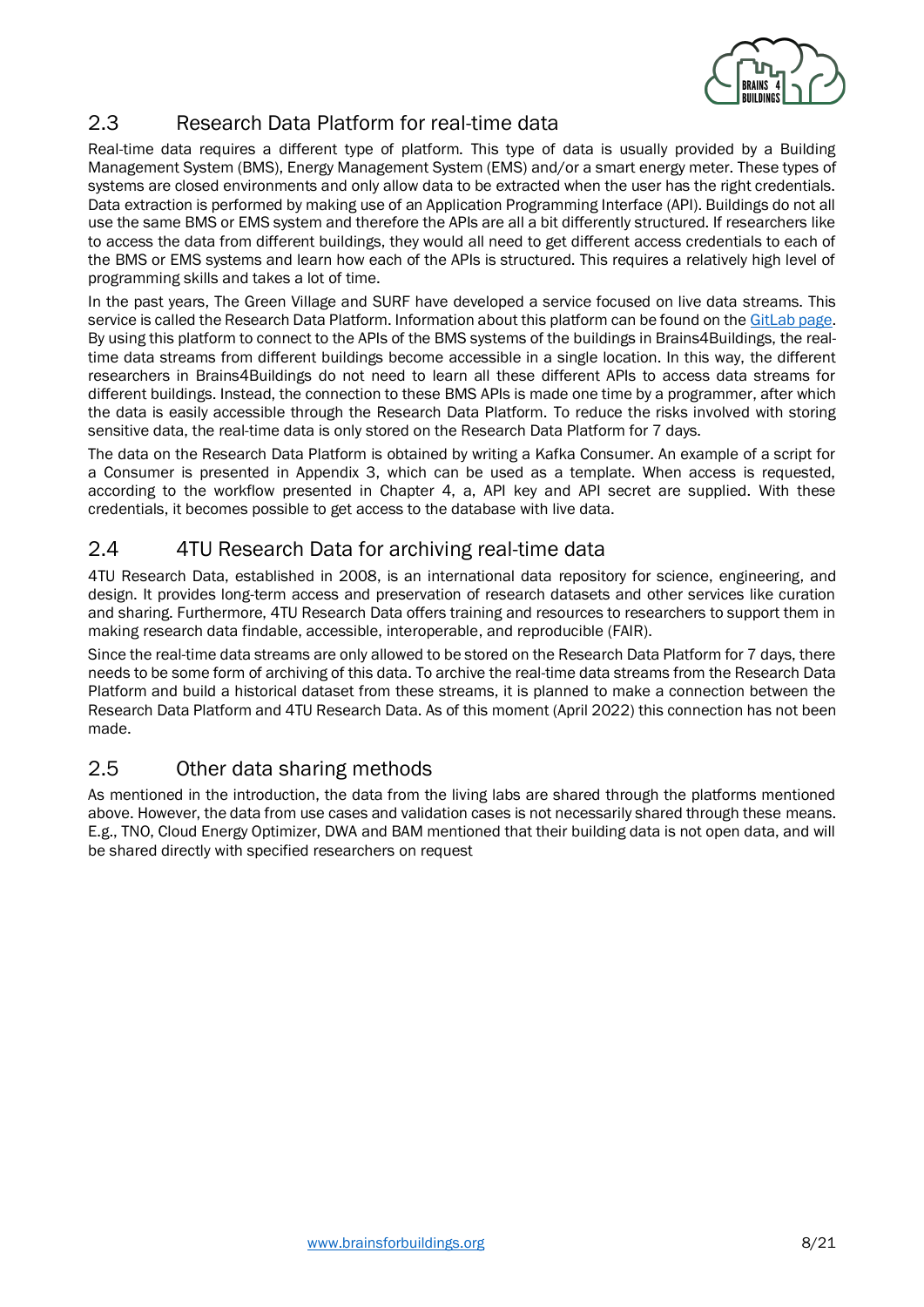

## <span id="page-8-0"></span>3 OVERVIEW OF BUILDINGS AND AVAILABLE DATA SETS

The Brains4Buildings consortium is currently (April 2022) investigating the potential use of data from 17 different buildings from several consortium partners. A distinction is made between Living labs, Use cases and Validation cases.

- − Living labs are buildings that offer complete freedom and are already the subject of years of other research and much is known.
- Use cases are buildings where parties have already started collecting data, much is known but much less historical data and fewer opportunities for experimentation.
- Validation cases are buildings for which no data has yet been collected, but which should start with the intention that we can use them to test one or more developed applications.

The Living lab buildings (April 2022) are:

- − Kropman Breda
- − HHS: Education building
- − TU Delft: Wiskunde & Informatica
- − TU Eindhoven: Atlas Living Lab

The other buildings (Use cases and Validation cases) of which data is used in the consortium (April 2022) are:

- − TU Delft: Pulse
- − TU Delft: Aula
- − Avans, Breda
- − Hogeschool Windesheim: Building A
- − Hogeschool Windesheim: Building X
- − TU Delft CiTG building
- − TNO Stieltjesweg
- − DWA Office
- − Strukton Science Park
- − Cloud Energy Optimizer
- − RHDHV Amersfoort
- − Kuijpers Den Bosch
- − Bam Bunnik

The first research will be performed on the data from the current Living labs. Therefore, the focus is to make the data from these buildings available as quickly as possible. An overview of the buildings used as Living Labs and their key characteristics are presented in [Table 1.](#page-9-0) More detailed information can be found on Sharepoint<sup>1</sup>.

1

[https://tud365.sharepoint.com/:f:/r/sites/KernteamB4B/Gedeelde%20documenten/General/07\\_Living%2](https://tud365.sharepoint.com/:f:/r/sites/KernteamB4B/Gedeelde%20documenten/General/07_Living%20labs/03_Results%20per%20building?csf=1&web=1&e=U7o5cB) [0labs/03\\_Results%20per%20building?csf=1&web=1&e=U7o5cB](https://tud365.sharepoint.com/:f:/r/sites/KernteamB4B/Gedeelde%20documenten/General/07_Living%20labs/03_Results%20per%20building?csf=1&web=1&e=U7o5cB)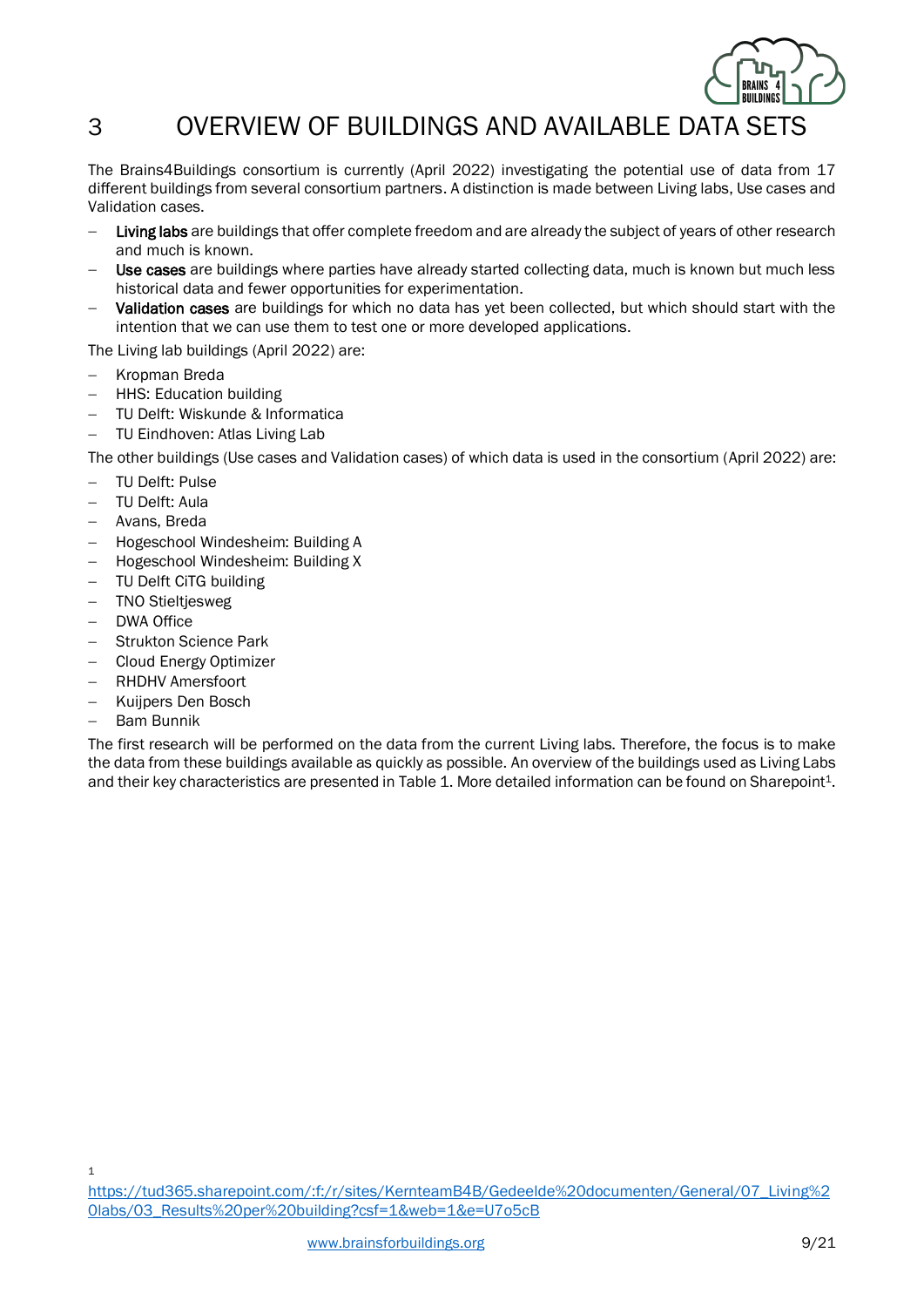

<span id="page-9-0"></span>Table 1 Overview of key characteristics of Living Labs (April 2022)

|                          | <b>Building</b>                           | <b>Kropman Breda</b>                                                                                                                                   | HHS:<br>Education<br>building                                                                         | TU Delft: Wiskunde &<br>Informatica (building<br>#28)                                                                                                                               | TU Eindhoven: Atlas<br>Living Lab                                                                                                                                                       |
|--------------------------|-------------------------------------------|--------------------------------------------------------------------------------------------------------------------------------------------------------|-------------------------------------------------------------------------------------------------------|-------------------------------------------------------------------------------------------------------------------------------------------------------------------------------------|-----------------------------------------------------------------------------------------------------------------------------------------------------------------------------------------|
|                          | built<br>Year<br>(renovation)             | 1993                                                                                                                                                   | 2009                                                                                                  | 2002 (2018)                                                                                                                                                                         | Renovated<br>in<br>2018/2019                                                                                                                                                            |
|                          | Area (m2)                                 | 1500                                                                                                                                                   | 16270                                                                                                 | 10.767                                                                                                                                                                              | 44.000                                                                                                                                                                                  |
| Building characteristics | Energy label                              | No label                                                                                                                                               | Label A. EPC=0,329                                                                                    | 2009<br>A (label in<br>before<br>the<br>renovation)                                                                                                                                 | $A + + + +$                                                                                                                                                                             |
|                          | Renewable<br>production                   | PV Panels                                                                                                                                              | Heat pump, ATES<br>system,<br>solar<br>panels,<br>solar<br>collector system for<br>domestic hot water | No                                                                                                                                                                                  | ATES,<br>geothermal<br>energy<br>system                                                                                                                                                 |
|                          | <b>BMS</b> system                         | InsiteSuite                                                                                                                                            | Priva                                                                                                 | Johnson Control                                                                                                                                                                     | Honeywell<br><b>Building</b><br>Technologies<br>NL.<br>Honeywell EBI500                                                                                                                 |
|                          | Energy<br>systems<br>(main<br>components) | Heating: Gas fired<br>HR-boiler<br>Cooling - Electric, air<br>source<br>Air handling unit<br>(AHU) Central AHU<br>Storage:<br>Battery<br>storage 57kWh | ATES system, heat<br>pump, gas boiler                                                                 | Two high efficiency<br>gas boilers                                                                                                                                                  | ATES / geothermal<br>system<br>energy<br>Heat pumps                                                                                                                                     |
|                          | <b>BMS</b> data                           | (Historical)<br><b>BMS</b><br>data are available<br>18<br>for<br>years<br>BMS data can be<br>approached in real<br>time                                | <b>BMS</b><br>(Historical)<br>data are available                                                      | (Historical)<br><b>BMS</b><br>data are available<br>for 2019, 2020 and<br>2021<br>Realtime BMS data<br>through<br>Data<br>platform of TU Delft                                      | (Historical)<br><b>BMS</b><br>data are available<br>for 2019 and 2020<br>BMS data can be<br>approached in real<br>time                                                                  |
|                          | <b>BMS</b> naming<br>convention           | InsiteSuite                                                                                                                                            | Priva                                                                                                 | Haystack                                                                                                                                                                            | Specific to building.<br>A mapping table is<br>available.                                                                                                                               |
| Data availability        | <b>Energy</b><br>meter data               | (Historical)<br>Energy<br>meter<br>data<br>are<br>available for 4 years<br>Energy meter data<br>can be approach in<br>real time                        | (Historical)<br>Energy<br>meter<br>data<br>are<br>available                                           | (Historical)<br>Energy<br>meter<br>data<br>are<br>available for multiple<br>years<br>Energy meter data<br>can be approached<br>in real time through<br>Data platform of TU<br>Delft | (Historical)<br>Energy<br>meter<br>data<br>are<br>available for 2019<br>2020<br>and<br>Energy meter data<br>can be approached<br>in real time                                           |
|                          | <b>Occupancy</b><br>behavior<br>data      | No data collected                                                                                                                                      |                                                                                                       | WiFi<br>data,<br>pseudonymized                                                                                                                                                      | Thermostat control<br>point adjustment of<br>$+/$ - 2°C in rooms.<br>Hourly data                                                                                                        |
|                          | <b>BIM</b> data                           | No BIM model ACAD<br>drawings                                                                                                                          |                                                                                                       |                                                                                                                                                                                     | Yes,<br>including<br>Architectural (Floor<br>sections,<br>plans,<br>elevations),<br>Architectural façade,<br>Construction, Water<br>sprinklers,<br>pipes,<br>Sanitary<br>installations, |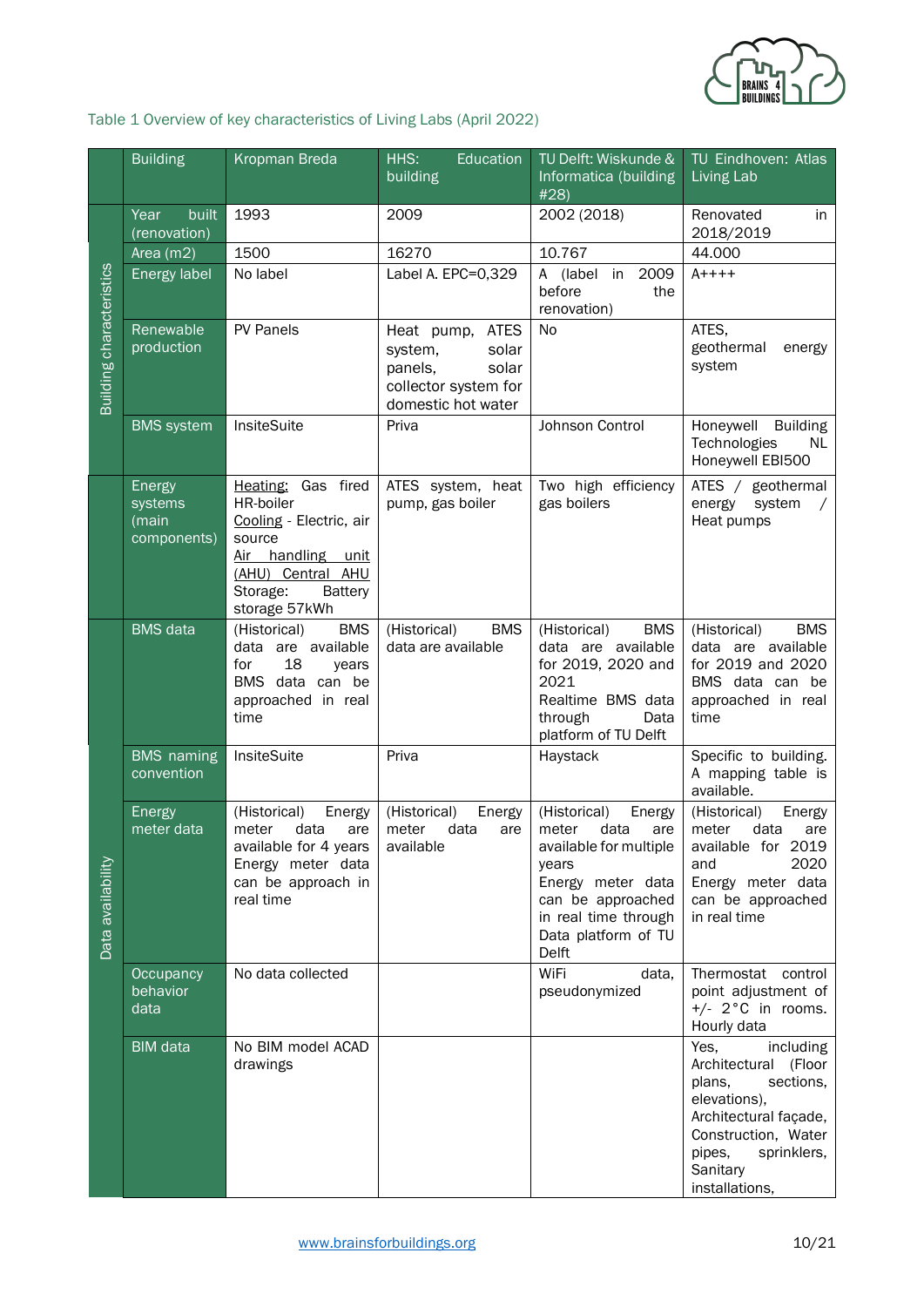|  |  | PRAING T<br><b>BUILDINGS</b>   |
|--|--|--------------------------------|
|  |  | Climate ceilings, Air<br>ducts |

Currently (April 2022), not all data from living labs are accessible for research. For each of the living labs, the general building description of the type of systems in the building is available. These can be found on Sharepoint2. For Building 28 of the TU Delft, both the data dump, as well as the live data streams are available. An overview of the availability of data or contextual information of the buildings can be found in [Table 2.](#page-10-0)



Available

Work in progress

#### Not available through SURFdrive or Research Data Platform

<span id="page-10-0"></span>Table 2 Overview of available data and contextual information of Living Lab buildings (April 2022)

|                                    | Kropman Breda | HHS:<br>Education<br>building | TU Delft: Wiskunde<br>Informatica<br>&<br>(building #28) | Eindhoven:<br>-TU<br>Atlas Living Lab |
|------------------------------------|---------------|-------------------------------|----------------------------------------------------------|---------------------------------------|
| building<br>General<br>description |               |                               |                                                          |                                       |
| <b>Building</b><br>information     |               |                               |                                                          |                                       |
| Historical<br>data<br>dump         |               |                               |                                                          |                                       |
| Live data streams                  |               |                               |                                                          |                                       |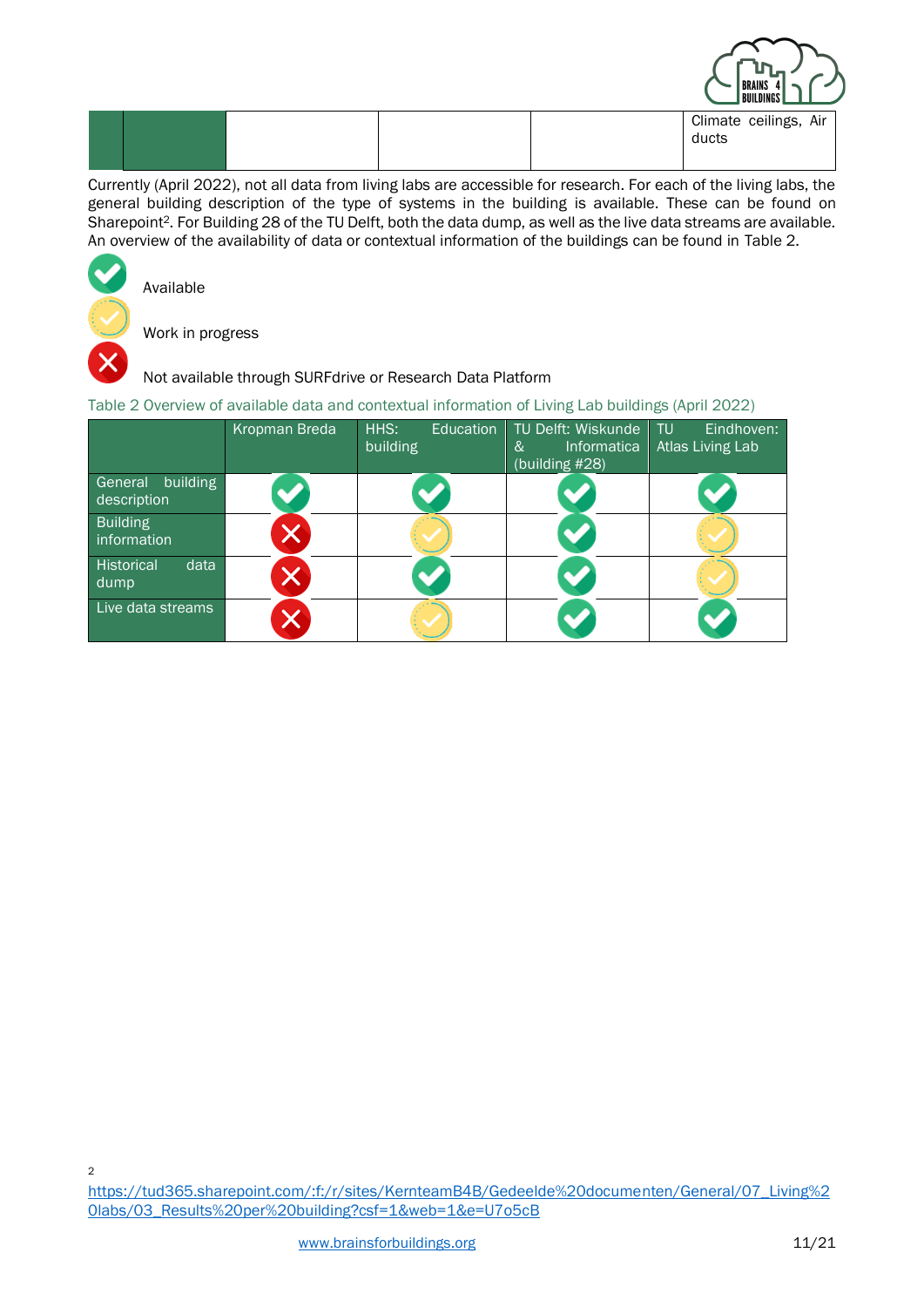

# <span id="page-11-0"></span>4 REQUESTING ACCESS TO DATASETS

As mentioned previously, data from most of the living labs are shared within the consortium, while other data streams are shared with specific researchers. Access to these data can be requested by reaching out to the consortium partners who own these data.

### <span id="page-11-1"></span>4.1 Access to data from open living labs

The datasets include sensitive information, which is why the data is not made public. The sensitivity is not due to privacy but relates to the intellectual property of the data. Therefore, the datasets need to be protected from data breaches.



To protect the datasets from data breaches, authorization and authentication will take place. Authentication is the process of verifying who someone is, whereas authorization is the process of verifying what specific applications, files, and data a user has access to. Next to the verification, partners need to agree that they will handle the used data securely. To formalize this part of the process, a Data Exchange Agreement is constructed. A template for this document is currently in construction and will be supplied as soon as it is finished.

Since the people in Work Package 4 do not know everyone in the consortium, this process is streamlined by assigning the authentication role to the work package leaders. They will verify that the request for data access is legit and forward the request to the data management team, primarily Joep van der Weijden (j.a.m.vanderweijden@tudelft.nl). This process is shown in [Figure 2.](#page-12-2)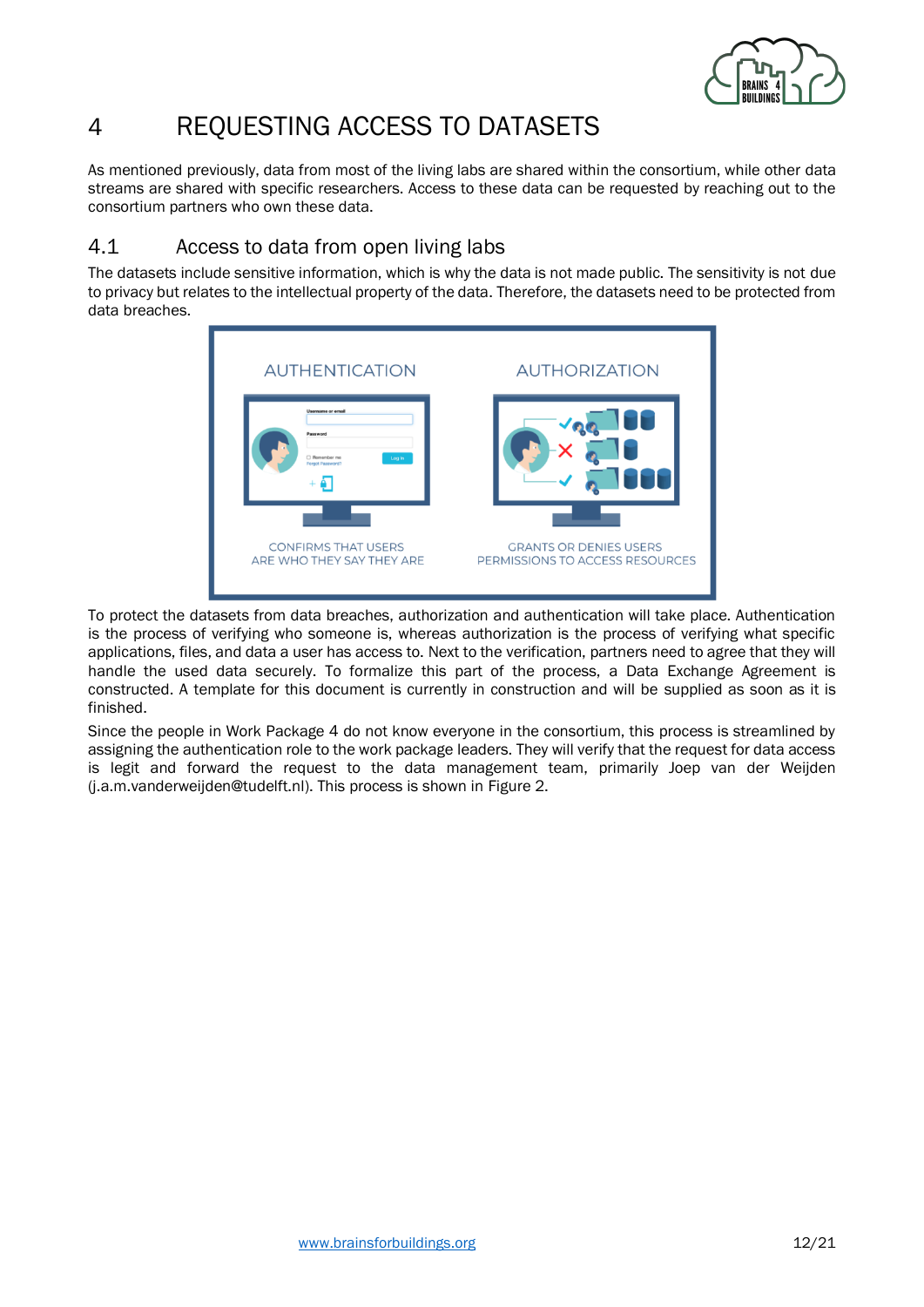

<span id="page-12-2"></span>Figure 2 Process for data access

### <span id="page-12-0"></span>4.2 Access to data from other buildings

Access to the data which is not shared through SURFdrive and/or the Research Data Platform can be requested by addressing the consortium partner involved with that building. An overview of the contact person per building can be found [here.](https://tud365.sharepoint.com/:x:/r/sites/KernteamB4B/Gedeelde%20documenten/General/07_Living%20labs/Living%20labs%20and%20use%20cases.xlsx?d=w807e212d4f0a4a50be819e6e4df358e9&csf=1&web=1&e=WBx6fD) If needed, the consortium partner can alter the Data Exchange Agreement template to make sure that the data is handled as promised.

### <span id="page-12-1"></span>4.3 Data Management plan (DMP)

A data management plan is a document that describes how the data will be generated or used within a given project. In a data management plan, the researcher describes how data will be collected, managed, stored and made available during the research period, and how they will be shared upon completion of the research project.

A data management plan helps to determine how the data can be managed efficiently, effectively, and securely. In addition, planning for good data management from the start reduces the risk of data loss, data breach, or other threats that could render the data illegible or unusable (e.g., the obsolescence of software).

A data management plan is mandatory for researchers of the TUD and TUe, and will need to be shared in order to gain access to the data streams within Brains4Buildings. Sample DMP's for the TU/e and TUD is presented in Appendix 1 and Appendix 2.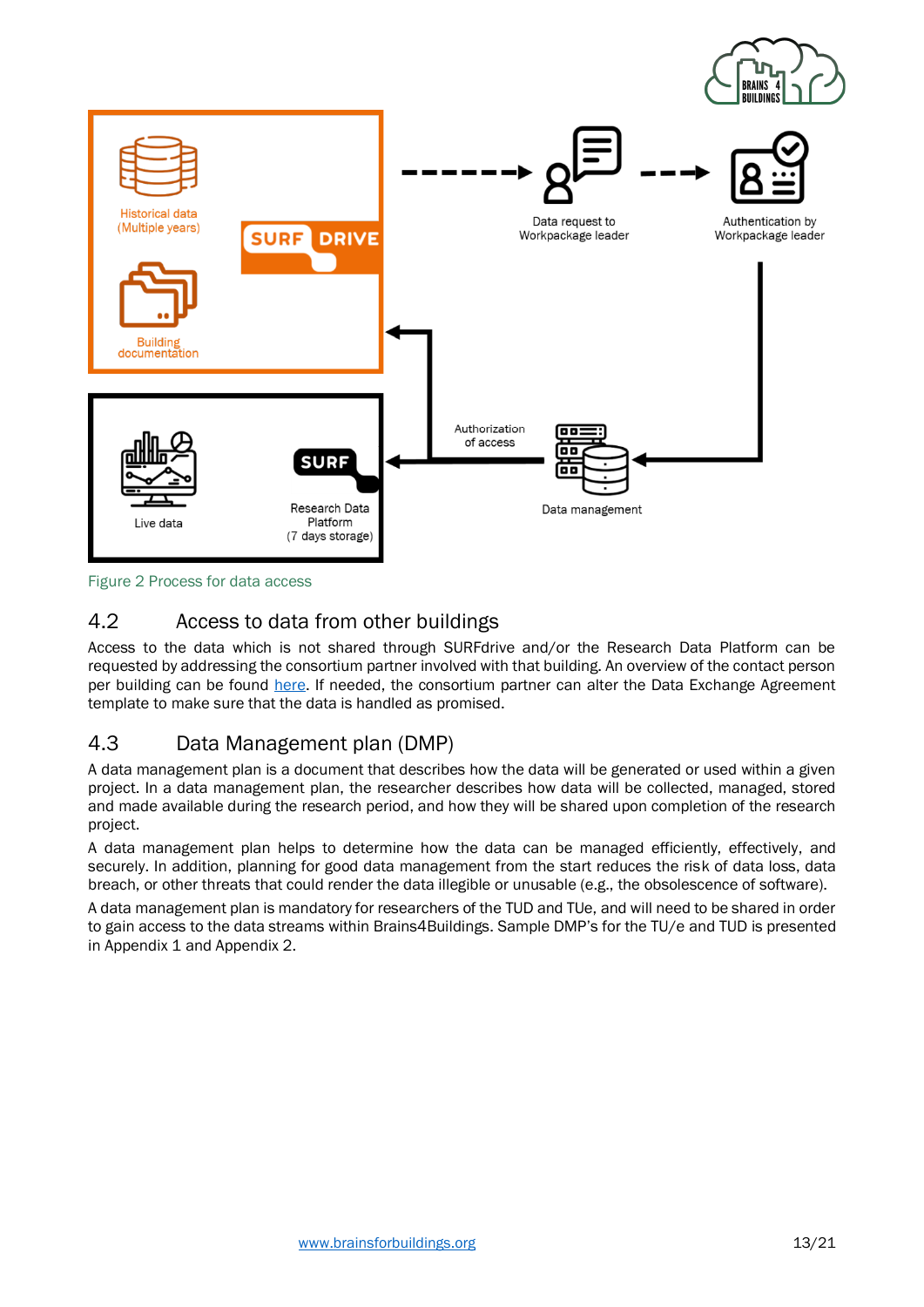

# <span id="page-13-0"></span>APPENDIX 1: DATA MANAGEMENT PLAN TU/E

#### Project Name

Brains for Buildings: Data Integration for Smart Buildings

#### Project description

This project is a part of Brains for Building's Energy Systems (B4B) project. The project is focused on developing methods to integrate data available from smart meters, building management systems and the Internet of Things devices, to develop methods to reduce energy consumption, increase comfort, respond flexibly to user behaviour and local energy supply and demand, and save on installation maintenance costs. This will be done through the development of faster and more efficient Machine Learning and Artificial Intelligence models and algorithms. The project is geared to existing utility buildings such as commercial and institutional buildings.

|                  | Data Management Plan                                                                                                                              |                                                                                                                                                                                                                                                                                                                                                                                                                                                                                                                                                                                                                                                                      |
|------------------|---------------------------------------------------------------------------------------------------------------------------------------------------|----------------------------------------------------------------------------------------------------------------------------------------------------------------------------------------------------------------------------------------------------------------------------------------------------------------------------------------------------------------------------------------------------------------------------------------------------------------------------------------------------------------------------------------------------------------------------------------------------------------------------------------------------------------------|
| 1                | <b>General information</b>                                                                                                                        |                                                                                                                                                                                                                                                                                                                                                                                                                                                                                                                                                                                                                                                                      |
| $1.1$            | Project title                                                                                                                                     | Brains for Buildings: Data Integration for Smart Buildings                                                                                                                                                                                                                                                                                                                                                                                                                                                                                                                                                                                                           |
|                  |                                                                                                                                                   |                                                                                                                                                                                                                                                                                                                                                                                                                                                                                                                                                                                                                                                                      |
| 1.2              | Name and affiliation of<br>principal researcher                                                                                                   | XXX, PhD Candidate, Department of Built Environment, Eindhoven University<br>of Technology                                                                                                                                                                                                                                                                                                                                                                                                                                                                                                                                                                           |
| 1.3              | List all users of the data,<br>including name, affiliation,<br>and role.                                                                          | XXX, PhD Candidate, Department of Built Environment, Eindhoven University<br>of Technology                                                                                                                                                                                                                                                                                                                                                                                                                                                                                                                                                                           |
| $\mathbf{2}$     | Description of datasets                                                                                                                           |                                                                                                                                                                                                                                                                                                                                                                                                                                                                                                                                                                                                                                                                      |
| $\overline{2.1}$ | Describe the purpose for<br>which the dataset is to be<br>used.                                                                                   | Historical data sets will be required for the purposes described below.<br>For developing data integration methods to integrate various data silos in the<br>built environment such as Building Management Systems data, Energy<br>Management Systems and Building Information Models.<br>Use the integration platform to develop methods to reduce energy<br>consumption, increase comfort, respond flexibly to user behaviour and local<br>energy supply and demand, and save on installation maintenance costs.                                                                                                                                                   |
| 2.2              | Provide<br>general<br>a<br>description of the type of<br>data you will be working<br>with, including any re-used<br>data                          | Following data sets related to the Atlas Building, TU Eindhoven campus.<br>Data from Honeywell BMS<br>indoor environmental quality parameters (illumination, CO2, ppm, humidity,<br>temperature, VOC, CO, air velocity),<br>HVAC machinery characteristics like refrigerant temperature, electrical<br>current, voltage, power factor, vibration, return and supply air temperature,<br>set points, fault logs<br>Data from Envision Manager (Signify)<br>Energy, occupancy, temperature, light levels<br>Data from GMC Energy Management<br>energy consumption (water, gas, electricity)<br>BIM models with architectural, electrical, mechanical, plumbing systems |
| 2.3              | Which type and format of<br>data are the data?                                                                                                    | BMS data in .csv, spreadsheets, .json<br>BIM models in .rvt                                                                                                                                                                                                                                                                                                                                                                                                                                                                                                                                                                                                          |
| 2.4              | Which data types<br>are<br>sensitive and why?                                                                                                     | Occupancy data is sensitive if it contains data that can be used to identify a<br>person directly or indirectly                                                                                                                                                                                                                                                                                                                                                                                                                                                                                                                                                      |
| 2.5              | Motivate the level of detail<br>of the data that is needed<br>for your purpose. (E.g., raw<br>data or aggregated data<br>over time/location/etc.) | BMS data: raw data with highest granularity possible for time and metering<br>levels. Different analysis may have different requirements.<br>GMC Energy Management: raw data with highest granularity possible for<br>time and metering levels. Different analysis may have different<br>requirements.                                                                                                                                                                                                                                                                                                                                                               |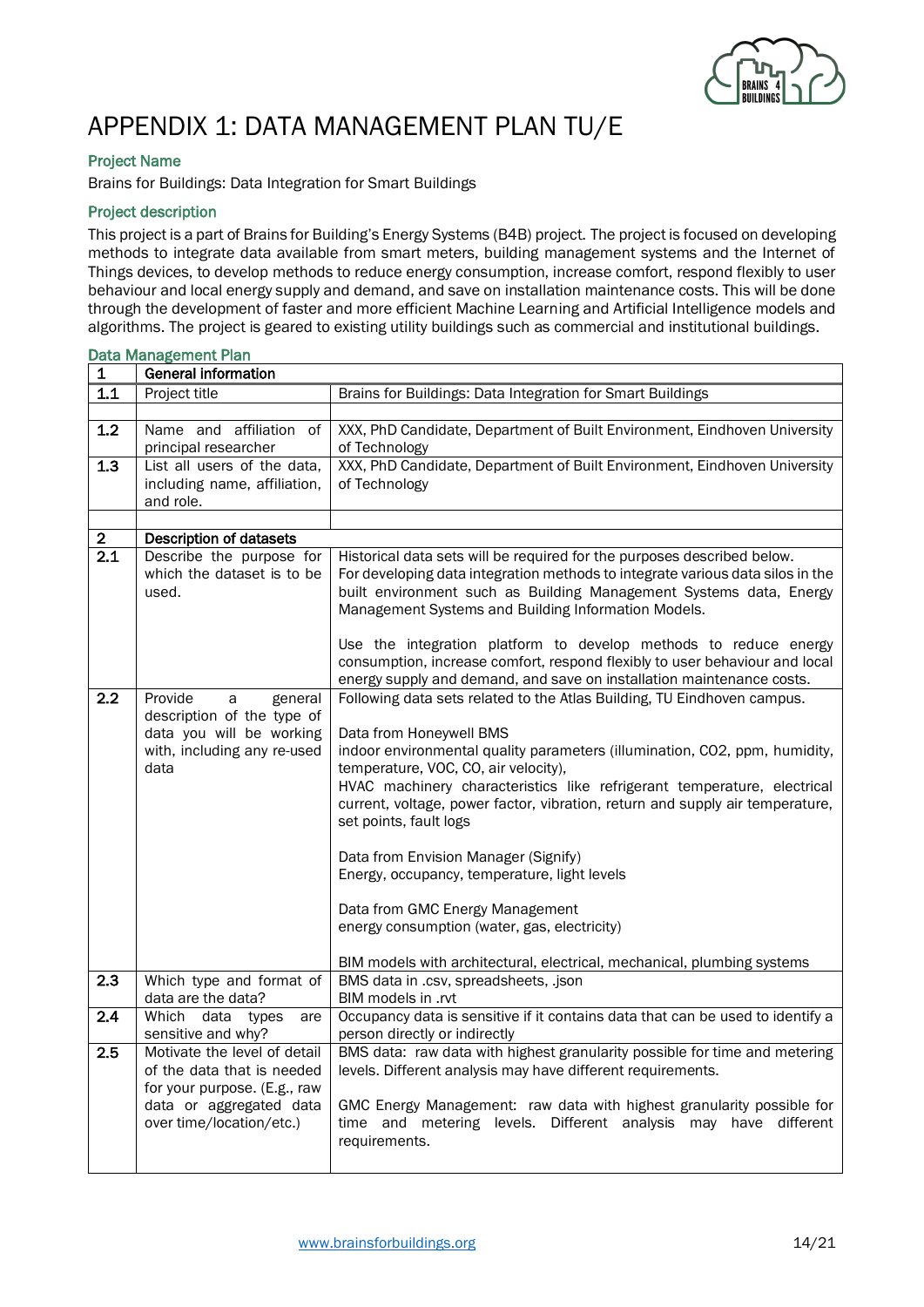

|          |                                                                               | Envision Manager (Signify): raw data with highest granularity possible for<br>time and metering levels. Different analysis may have different<br>requirements. |
|----------|-------------------------------------------------------------------------------|----------------------------------------------------------------------------------------------------------------------------------------------------------------|
|          |                                                                               | BIM models: BIM model including architectural, mechanical, electrical,<br>plumbing and all sensors and devices                                                 |
| 2.6      | What documentation will<br>accompany data?                                    | Data dictionary explaining the variables used, documentation explaining how<br>data is organised                                                               |
| 2.7      | State the time/duration<br>that the dataset spans                             | Data from Honeywell BMS<br>2 years                                                                                                                             |
|          |                                                                               | Data from Envision Manager (Signify)<br>From 2021 onwards                                                                                                      |
|          |                                                                               | Data from GMC Energy Management<br>2 years                                                                                                                     |
| 3        |                                                                               | Data storage and processing during and after the research                                                                                                      |
| 3.1      | Where will the data be                                                        | Personal laptop                                                                                                                                                |
|          | stored<br>during<br>the                                                       | Personal Tue OneDrive                                                                                                                                          |
|          | research? List all storage<br>locations in case there are                     |                                                                                                                                                                |
|          | multiple                                                                      |                                                                                                                                                                |
| 3.2      | What is the expected                                                          | 250 GB                                                                                                                                                         |
|          | volume of the data?                                                           |                                                                                                                                                                |
| 3.3      | Where will the data be<br>stored after the research?                          | Data will only be stored within the period of project until 30 April 2025                                                                                      |
|          | List all storage locations in                                                 |                                                                                                                                                                |
|          | case there are multiple.                                                      |                                                                                                                                                                |
| 3.4      | case you plan<br>to<br>In.                                                    | Sensitive personal information is not used                                                                                                                     |
|          | combine the data with one                                                     |                                                                                                                                                                |
|          | multiple<br>existing<br>or<br>datasets, describe these                        |                                                                                                                                                                |
|          | other dataset(s) and the                                                      |                                                                                                                                                                |
|          | privacy implications of this                                                  |                                                                                                                                                                |
|          | processing.                                                                   |                                                                                                                                                                |
| 3.5      | Are there expected costs?<br>Please specify these and                         | No anticipated costs                                                                                                                                           |
|          | state an amount that is as                                                    |                                                                                                                                                                |
|          | realistic as possible. How                                                    |                                                                                                                                                                |
|          | will the costs be covered?                                                    |                                                                                                                                                                |
| 4<br>4.1 | Legal and ethical requirements, codes of conduct<br>Does the research involve | No                                                                                                                                                             |
|          | human subjects or 3rd                                                         |                                                                                                                                                                |
|          | party datasets collected                                                      |                                                                                                                                                                |
|          | from human participants?                                                      |                                                                                                                                                                |
| 4.2      | Does the research work                                                        | No.                                                                                                                                                            |
|          | with<br>personal<br>data?<br>(Information<br>about<br>an                      |                                                                                                                                                                |
|          | identified or identifiable                                                    |                                                                                                                                                                |
|          | natural person)                                                               |                                                                                                                                                                |
| 4.3      | Which personal data will<br>you process?                                      | None                                                                                                                                                           |
| 4.4      | Does the research work                                                        | <b>No</b>                                                                                                                                                      |
|          | with<br>types<br>any<br>οf<br>confidential or classified                      |                                                                                                                                                                |
|          | data or code?                                                                 |                                                                                                                                                                |
| 4.5      | How will ownership of the                                                     | No personal data is collected                                                                                                                                  |
|          | data<br>and<br>intellectual                                                   |                                                                                                                                                                |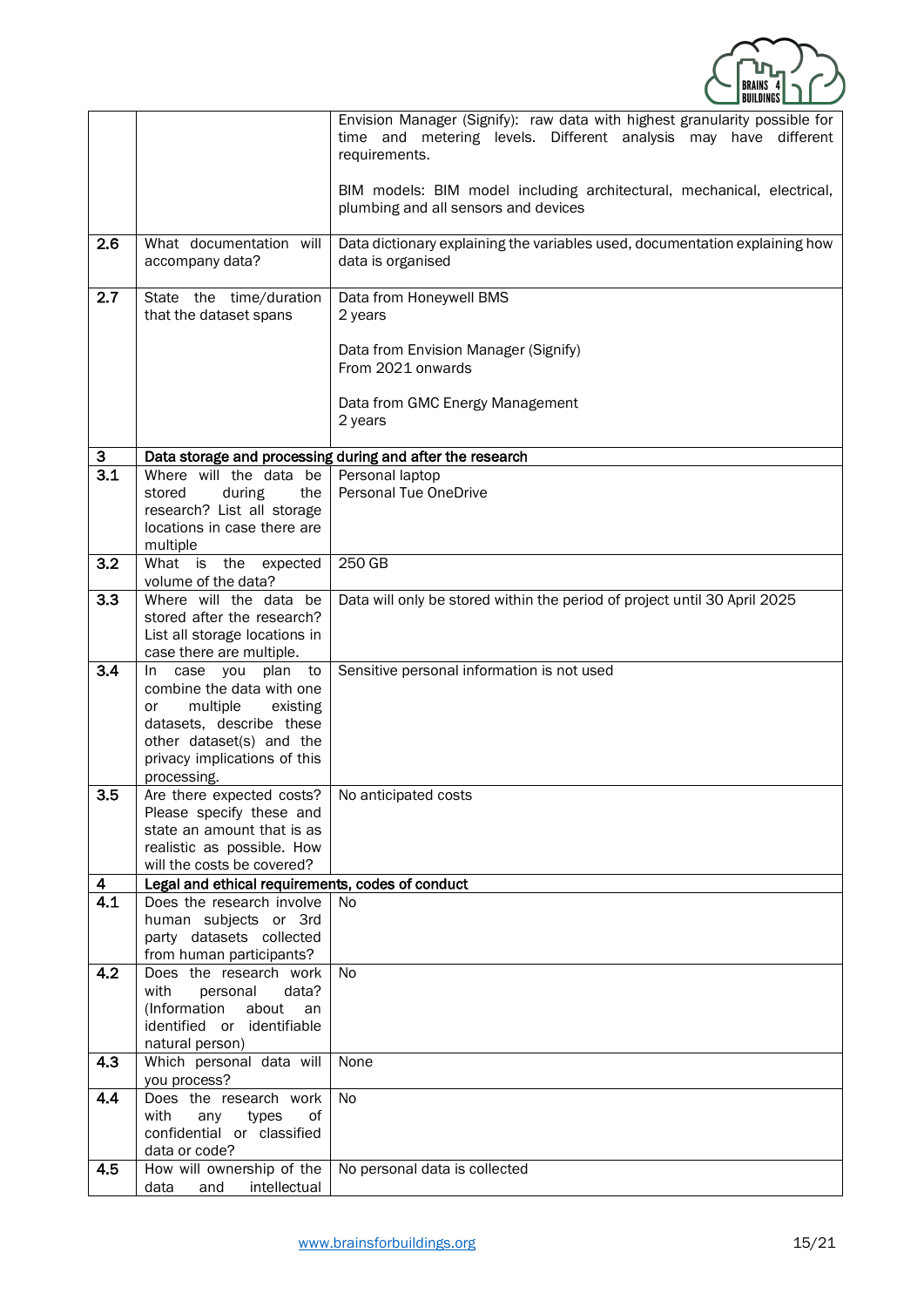

|                              | property rights to the data<br>be managed?                                                                                                                                                                                                                                                                                                                                                                      |                                                                                                                                                                            |
|------------------------------|-----------------------------------------------------------------------------------------------------------------------------------------------------------------------------------------------------------------------------------------------------------------------------------------------------------------------------------------------------------------------------------------------------------------|----------------------------------------------------------------------------------------------------------------------------------------------------------------------------|
| 4.6                          | What is the legal ground for<br>personal data processing?                                                                                                                                                                                                                                                                                                                                                       | No personal data is collected                                                                                                                                              |
| 4.7                          | describe<br>Please<br>the<br>informed<br>consent<br>procedure you will follow                                                                                                                                                                                                                                                                                                                                   | No human subjects are used and therefore no consent form is required                                                                                                       |
| 4.8                          | Where will you store the<br>signed consent forms?                                                                                                                                                                                                                                                                                                                                                               | No                                                                                                                                                                         |
| 4.9                          | Does the processing of the<br>personal data result in a<br>high risk to the data<br>subjects?                                                                                                                                                                                                                                                                                                                   | No personal data is collected or processed                                                                                                                                 |
| 4.10                         | What will happen<br>with<br>personal research<br>data<br>after the end of the<br>research project?                                                                                                                                                                                                                                                                                                              | No personal data is collected or processed                                                                                                                                 |
| 5                            | <b>Standards and Metadata</b>                                                                                                                                                                                                                                                                                                                                                                                   |                                                                                                                                                                            |
| $\overline{5.1}$<br>6<br>6.1 | Will a standard be used for<br>the metadata?<br>If yes, describe in detail<br>which, and state in which<br>databases these will be<br>included.<br>If no, state in detail which<br>metadata will be made to<br>make the data easy/easier<br>trace<br>and<br>make<br>to<br>available<br>for<br>reuse.<br>Mention the database in<br>which these metadata will<br>be included.<br>Sharing of data<br>For<br>which | No<br>No personal data is collected                                                                                                                                        |
|                              | researchers/research<br>groups will the personal<br>data be made available?                                                                                                                                                                                                                                                                                                                                     |                                                                                                                                                                            |
| 6.2                          | which<br>For<br>researchers/research<br>groups will the other data<br>be made available?                                                                                                                                                                                                                                                                                                                        | For the principle researcher                                                                                                                                               |
| 6.3                          | State what the current plan<br>for publication is relating to<br>the dataset.                                                                                                                                                                                                                                                                                                                                   | Raw data or data in any way that allows identification of persons, directly or<br>by combining the data with other data sources is not permitted will not be<br>published. |

#### **Signatures**

Name : XXX XXX Affiliation : PhD Candidate Date : 26/10/2021 Function : Principal researcher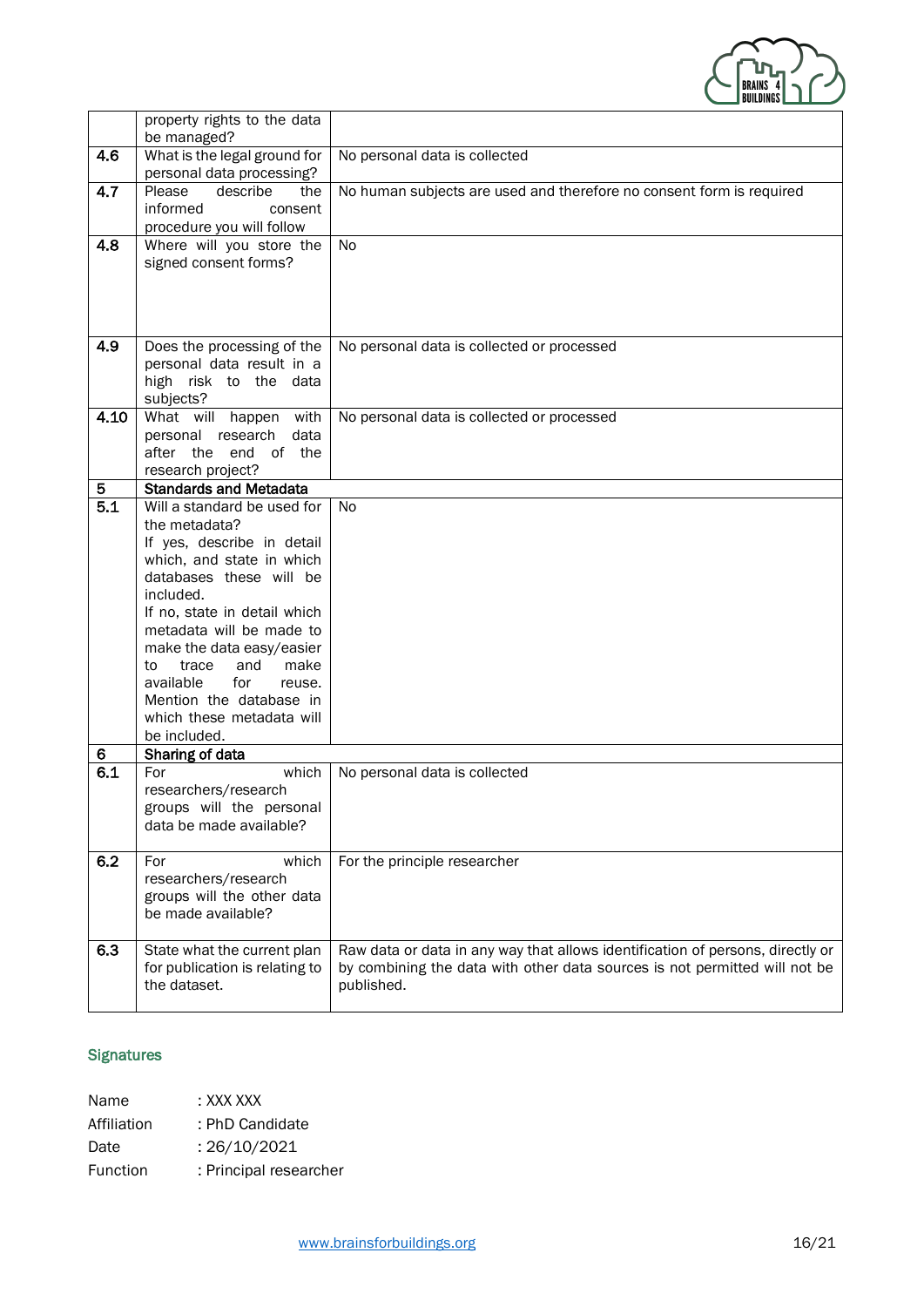

Name : XXX XXX Affiliation : Associate Professor Date : 26/10/2021 Function : Supervisor

----------------------------------------

---------------------------------------- Name : XXX XXX Affiliation : Assistant Professor Date : 26/10/2021 Function : Co-Supervisor

----------------------------------------

[www.brainsforbuildings.org](http://www.brainsforbuildings.org/) 17/21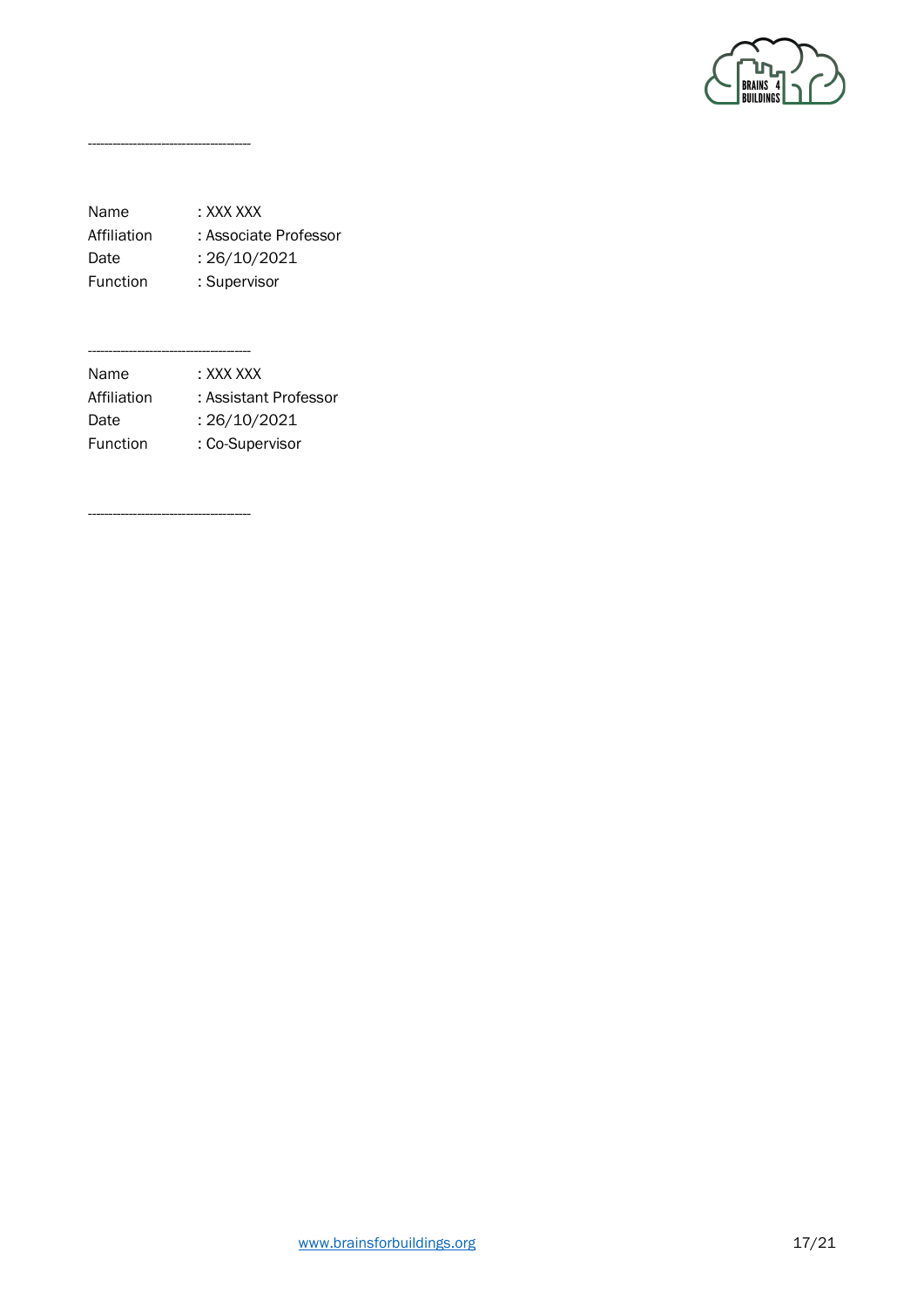

## <span id="page-17-0"></span>APPENDIX 2: DATA MANAGEMENT PLAN TUD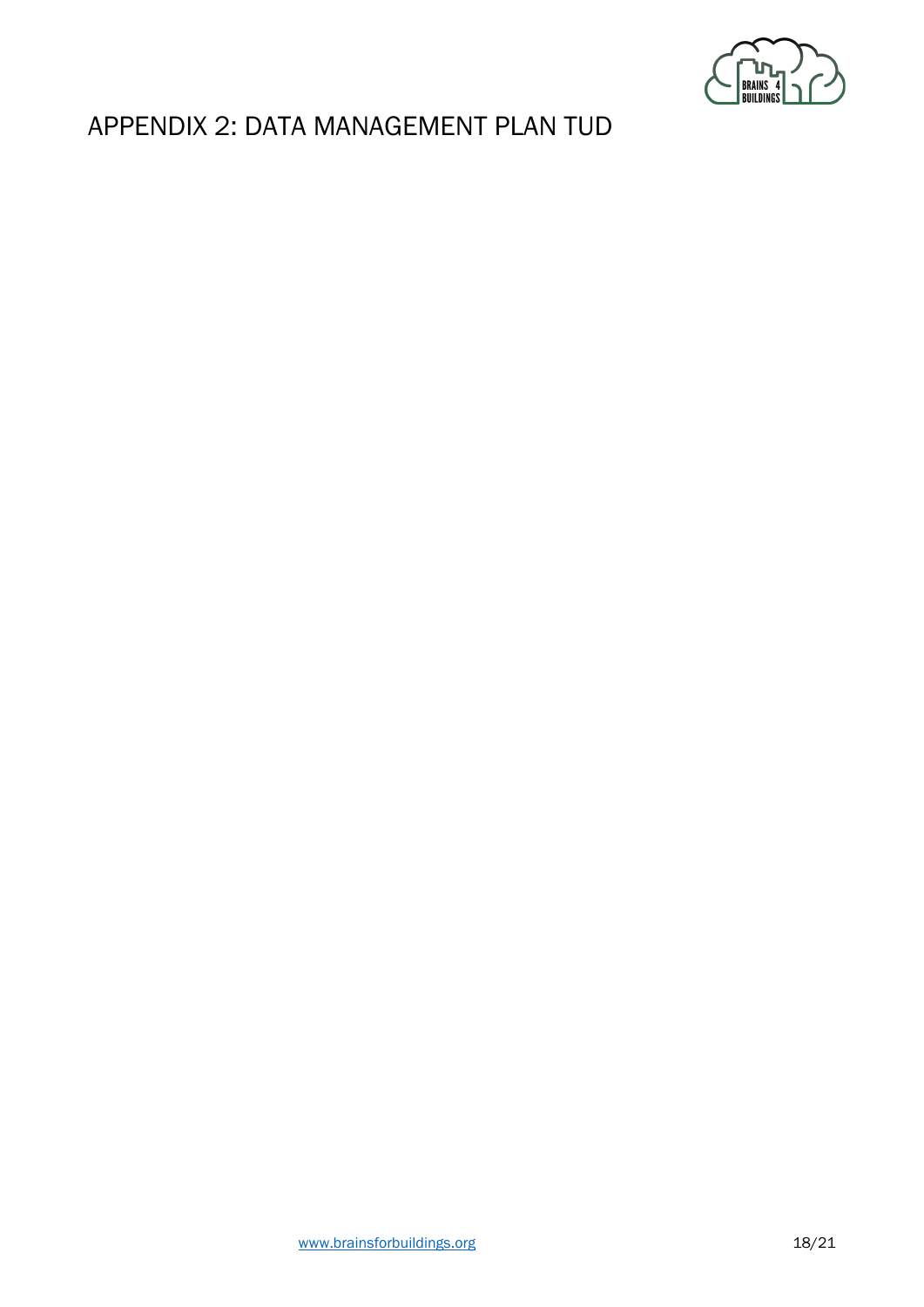

## <span id="page-18-0"></span>APPENDIX 3: EXAMPLE KAFKA CONSUMER CODE

from confluent\_kafka import Consumer, KafkaError, KafkaException<br>from confluent\_kafka.schema\_registry import SchemaRegistryClient from confluent\_kafka.schema\_registry import SchemaRegistryClient<br>from confluent\_kafka.schema\_registry.avro import AvroDeserializer confluent kafka.schema registry.avro import AvroDeserializer from confluent kafka.schema registry.error import SchemaRegistryError from confluent kafka.serialization import SerializationContext, MessageField from confluent kafka.error import SerializationError import json import os import requests from pprint import pformat if \_\_name\_\_ == '\_\_main\_\_': bootstrap\_servers = os.environ["BOOTSTRAP\_SERVERS"] api key same that the set of the set of the set of the set of the set of the set of the set of the set of the s api\_secret  $=$   $-$  os.environ["API\_SECRET"] topic = os.environ["TOPIC"] schema\_registry\_url = os.environ["SCHEMA\_REGISTRY\_URL"] schema\_registry\_username = os.environ["SCHEMA\_REGISTRY\_USERNAME"] schema\_registry\_password = os.environ["SCHEMA\_REGISTRY\_PASSWORD"] consumer\_group =  $=$  os.environ["CONSUMER\_GROUP"] # SchemaRegistryClient will be needed to instantiate AvroDeserializer.  $\epsilon$  conf  $\epsilon$ 'url': schema registry url, 'basic.auth.user.info': f"{schema\_registry\_username}:{schema\_registry\_password}" } schema registry client  $=$  SchemaRegistryClient(conf) # Get the schema from the Schema Registry. r = requests.get(f"{schema\_registry\_url}/subjects/{topic} value/versions/latest", auth=(schema registry\_username, schema\_registry\_password)) print(r.status\_code) schema\_str = r.json()['schema'] print(schema\_str) # AvroDeserializer and SerializationContext will be needed to deserialize # individual messages when a regular Consumer is used. # (DeserializingConsumer takes care of the deserialization internally.) deserializer = AvroDeserializer(schema\_str, schema\_registry\_client) ser context = SerializationContext(topic, MessageField.VALUE) # Consumer configuration # See https://github.com/edenhill/librdkafka/blob/master/CONFIGURATION.md  $\epsilon$  conf  $\epsilon$  # Choose a unique consumer group id and a client id. 'group.id': consumer\_group, 'client.id': 'test-consumer', 'bootstrap.servers': bootstrap\_servers, 'sasl.mechanisms': 'security.protocol': 'SASL\_SSL', 'sasl.username': api\_key,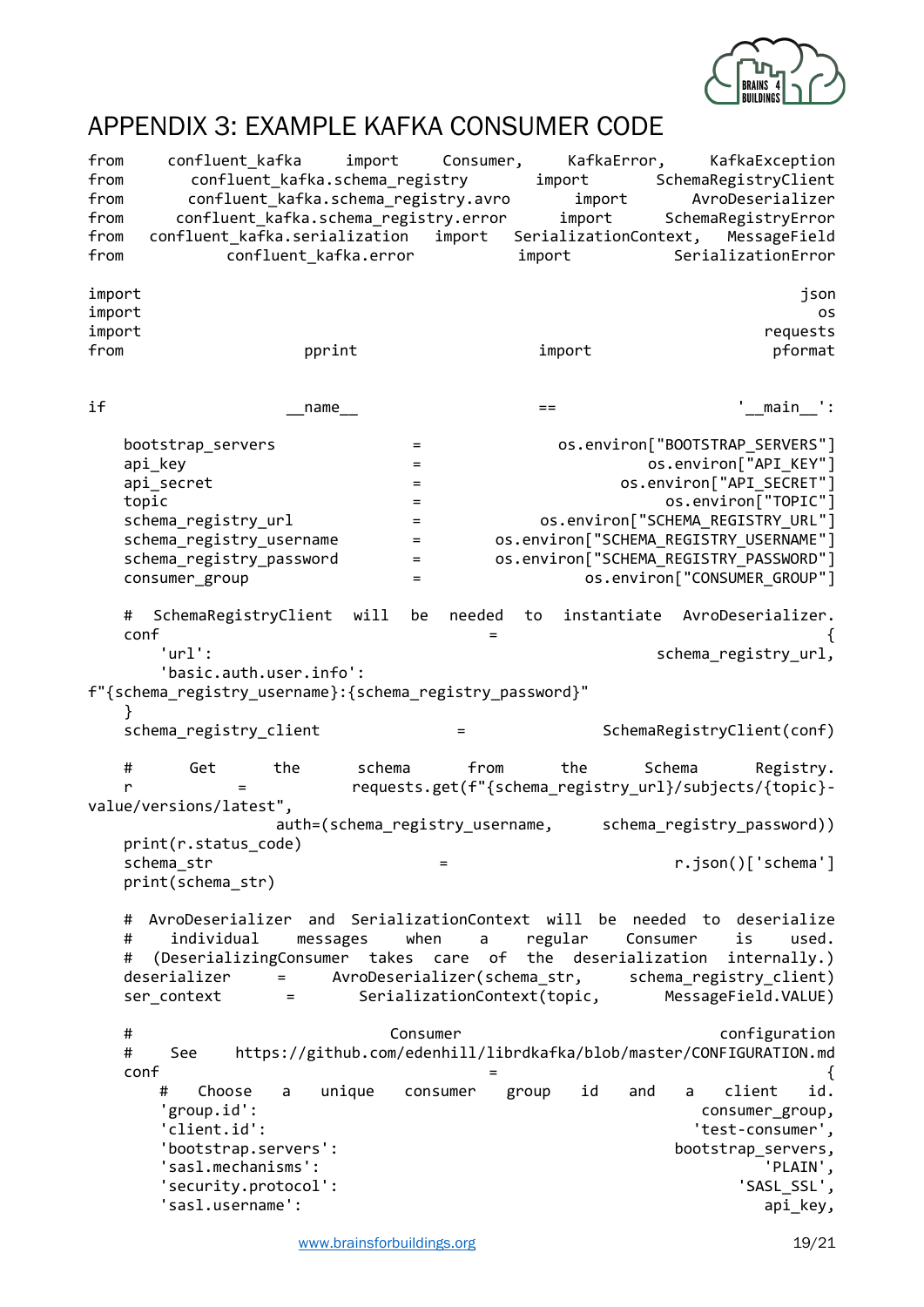

 $\blacksquare$ 'sas $1.\mathsf{password}$ ': api\_secret, api\_secret, api\_secret, api\_secret, api\_secret, api\_secret, api\_secret, api\_secret, api\_secret, api\_secret, api\_secret, api # 'ssl.ca.location': '/etc/ssl/certs/ca-certificates.crt', # 'auto.offset.reset': 'earliest', 'auto.offset.reset': 'latest', 'enable.auto.commit': } # Create a Consumer instance. consumer = Consumer(conf) def example print assignment(consumer, the partitions): print(f'Assignment: {partitions}') # Subscribe to the topic. consumer.subscribe([topic], on\_assign=print\_assignment) # Read messages from Kafka. try: while the contract of the contract of the contract of the contract of the contract of the contract of the contract of the contract of the contract of the contract of the contract of the contract of the contract of the cont try: # Instead of using poll that returns messages one-by-one, # we use consume to receive a list of messages. # In this case, we receive a list of messages every time # there are 1000 new messages or 1 second elapses. msgs = consumer.consume(num\_messages=1000, timeout=1.0) print(f"Received {len(msgs)} messages.") except KafkaError as e: print("KafkaError occurred, no offset will be committed: {}".format(e)) continue # Loop over the batch of messages obtained from Kafka. # Individual messages will be deserialized. # Messages that cannot be deserialized will be ignored. # In case any other errors from Kafka occur, no offset will be commited to the contract of the contract of the contract of the contract of the contract of the contract of the contract of the contract of the contract of the contract of the contract of the contract of the contract of the contrac msg\_err = False  $\blacksquare$  values the contract of  $\blacksquare$  and  $\blacksquare$  and  $\blacksquare$  and  $\blacksquare$  and  $\blacksquare$  and  $\blacksquare$  and  $\blacksquare$  and  $\blacksquare$  and  $\blacksquare$  and  $\blacksquare$  and  $\blacksquare$  and  $\blacksquare$  and  $\blacksquare$  and  $\blacksquare$  and  $\blacksquare$  and  $\blacksquare$  and  $\blacksquare$  and  $\blacks$  for msg in msgs: if msg.error(): # On error, break and do not commit any offset to Kafka. msg\_err = True raise  $KafkaException(msgerror())$ break print('%s [%d] at offset %d' % (msg.topic(), msg.partition(), msg.offset())) try: value = deserializer(msg.value(), ser\_context) values.append(value) except **SerializationError** as e: # Ignore the messages that cannot be deserialized. print("SerializationError occurred, the message will be ignored and the offset will be committed: {}".format(e))